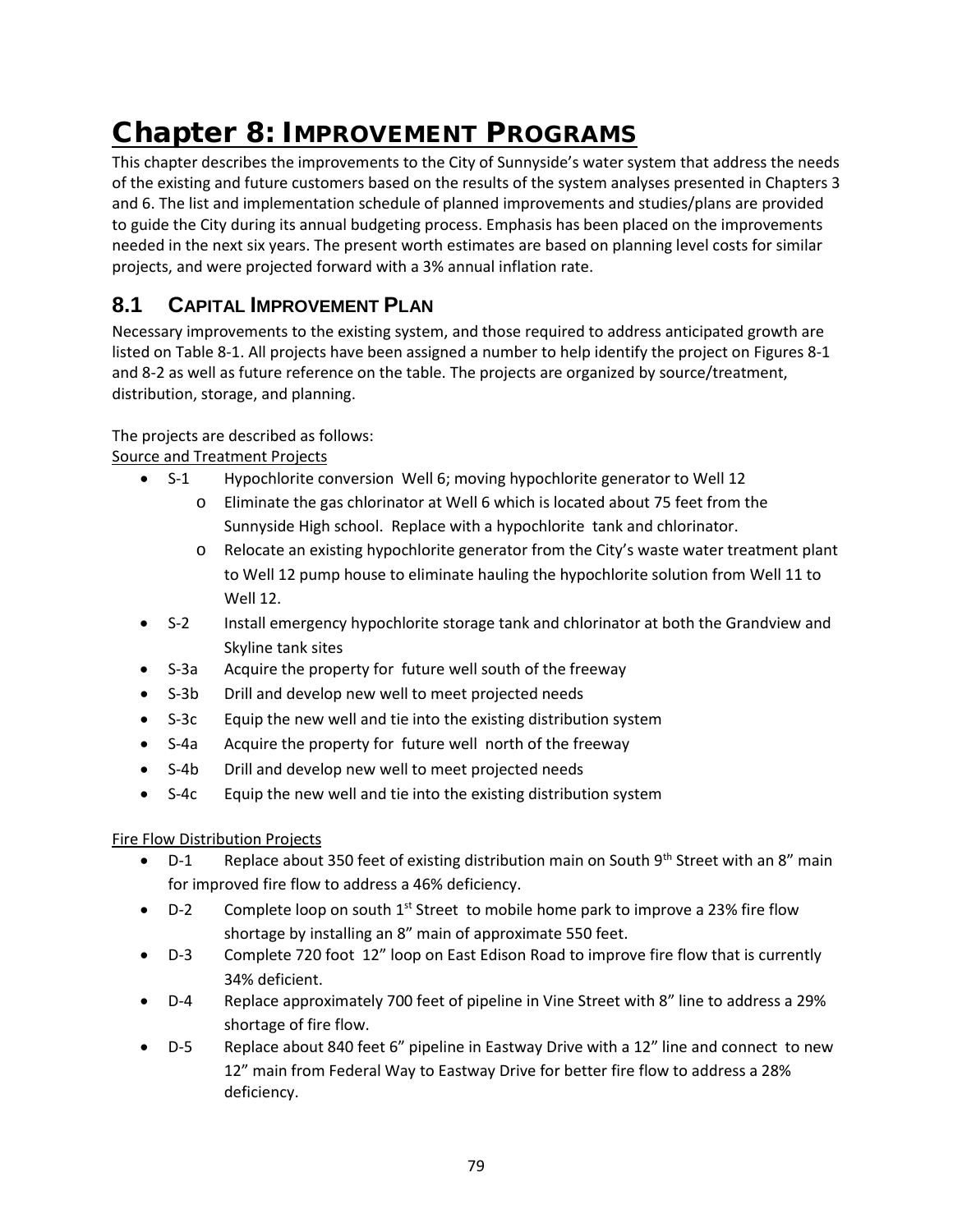- D-6 Complete loop on south side of Yakima Valley Highway with 12" line to improve a 10% fire flow shortage by installing 80 feet of 8" main.
- D-7 Complete loop on North Avenue with approximately 50 feet of8" line to improve fire flow that is currently 22% deficient.
- D-8 Increase line size to hydrant on  $11^{th}$  Street to 8" for better fire flow to address an 35% shortage caused by the long distance(170 feet)from the main to the hydrant.
- D-9 Increase about 1350 feet of pipeline in Scoon Road from 8" to 12" for better fire flow in the area that is 23% deficient.
- D-10 Complete 5<sup>th</sup> and Blain loop and install 12" line from Federal Way for better fire flow (22% shortage) and better east-west hydraulics with about 1800 feet of new main.

System Looping Projects

- D-11 Install 390 feet of 8" line to connect the Madison and Parkland neighborhoods to complete looping and assist with fire .
- D-12 Replace all 4' water mains with 12' mains at various locations within central portion of the city (approximately 13,500 feet).
- D-13 Complete loop from Sunnyside-Mabton Road to Quail Lane with about 4,1790 feet of 12" main.
- D-14 Compete 12" lop east of the Port's Wastewater Treatment Plant with 3,00 feet of pipe for potential growth.
- D-15 Loop the SW portion of the residential area with 1,250 feet of 12" main for improved Service.
- D-16 Loop NW portion of service area with 12" main of approximately 5,850 feet in Sheller Road to Airport for growth.
- D-17 Install 4,920 feet of 12" main between East Edison and Yakima Valley Highway on Hanford Road for growth.
- D-18 Construct about an 13,170 feet 12" East Sunnside loop (Allen-Ray –Alexander-Yakima Valley Highway) to service the area of potential growth.
- D-19 Construct an approximate l7,920 feet 16" South Sunnyside loop on Alexander from Picard Place to McLean Road for improved east-west flow in entire system, and for growth south of the freeway.
- D-20 Connect dead-end lines in Ravine Drive and Buena Vista Ave to Columbia Ae with about 530 feet of 8" line that will also help with fire flow.

Main Replacement and Pressure Improvement

- D-21 Miscellaneous and service line repair throughout the distribution system as needed
- D-22 Install new pressure reducing station to improve pressure near the Grandview tanks exact location to be determined)

## **Water Storage Improvements**

- R-1 Structural upgrade to the Skyline Reservoir to improve the seismic stability of the standpipe
- R-2 Repaint the interior and exterior of the Skyline Reservoir
- R-3 Repair and recoat the Grandview reservoirs as needed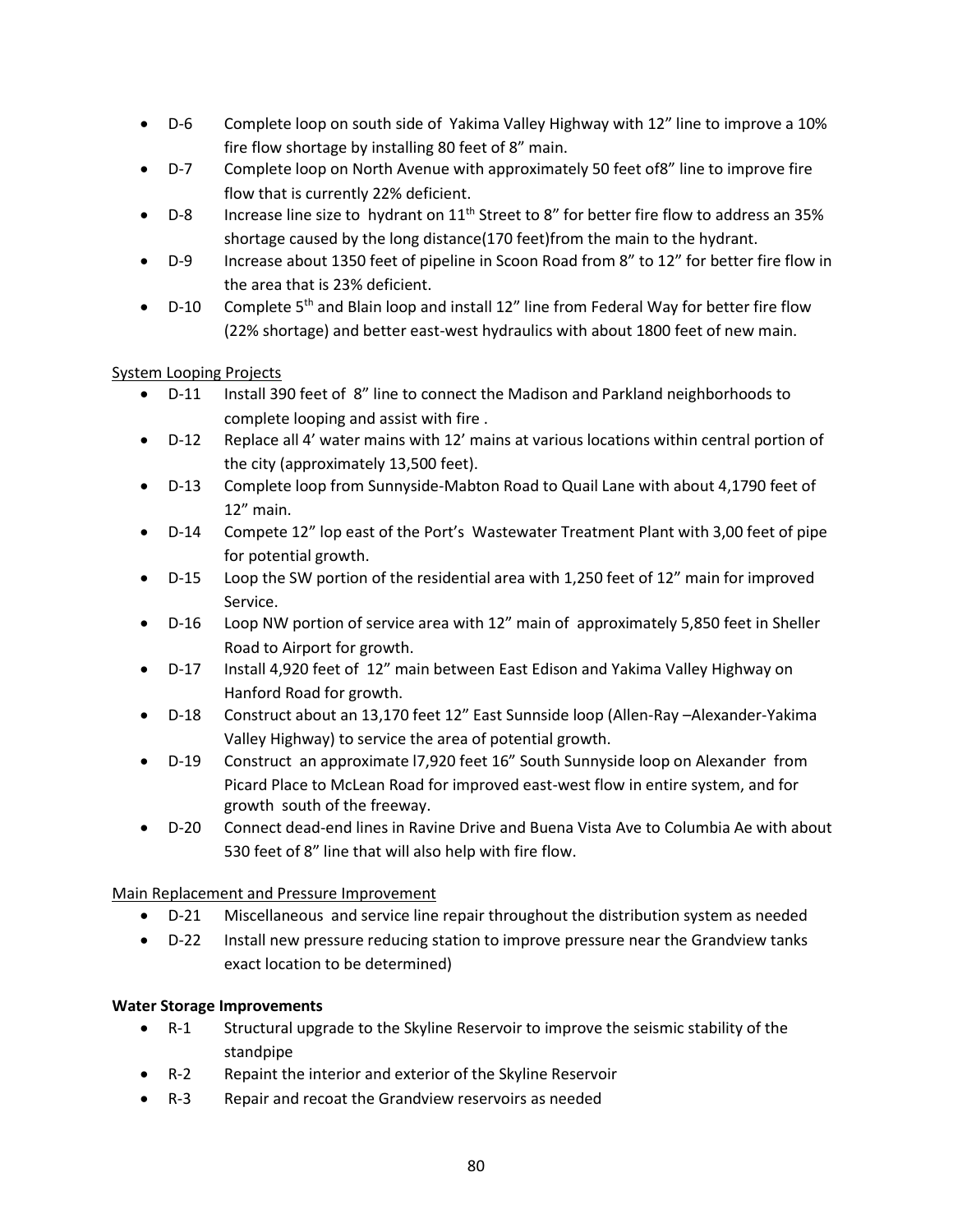- R-4a Purchase property for additional reservoir
- R-4b Construct new reservoir of approximately 2.6 million gallon capacity

The switching from gas to sodium hypochlorite at Well 6 and the installation of emergency disinfection equipment at reservoirs and other reservoir improvements are identified as maintenance and are scheduled throughout the next six years. Fire flow improvements, looping projects for the existing system, additional PRV stations and miscellaneous main replacements are also identified as maintenance items, and are scheduled. These projects include the deficiencies identified in previous hydraulic models. Their scheduling has been modified to address areas of current greater concern. Growth projects such as additional source(s), storage, and pipelines are labeled growth related, but not all are scheduled at this time since they are dependent on developer contributions and other financing (loans and grants). The planning and development of an additional source of water is identified, with the schedule providing adequate lead time before projected demand.

The structural and seismic upgrades to the Skyline Reservoir are the most critical improvements to be made, followed by switching the method of chlorination at Well 6.

Project W-18 (Alexander–Picard Place loop) may be mostly funded by development sources with the City contributing \$160,000 towards the cost of that project.

## **8.2 PLANNING IMPROVEMENT PLAN**

Planning-related projects are also listed to assist in budgeting and scheduling. These projects include regular updates to the Wellhead Protection Program and Water Use Efficiency programs. A Cost of Service Study and the next Water System Plan are also indentified. In addition to the WSP, annual funds are being allocated to provide ongoing engineering and planning related to growth projects. New source and storage are two major projects that need substantial lead time for planning, property acquisition, and planning. The lead and copper monitoring plan is in need of updating to identify additional sites. Updating the Emergency Response Plan is also identified.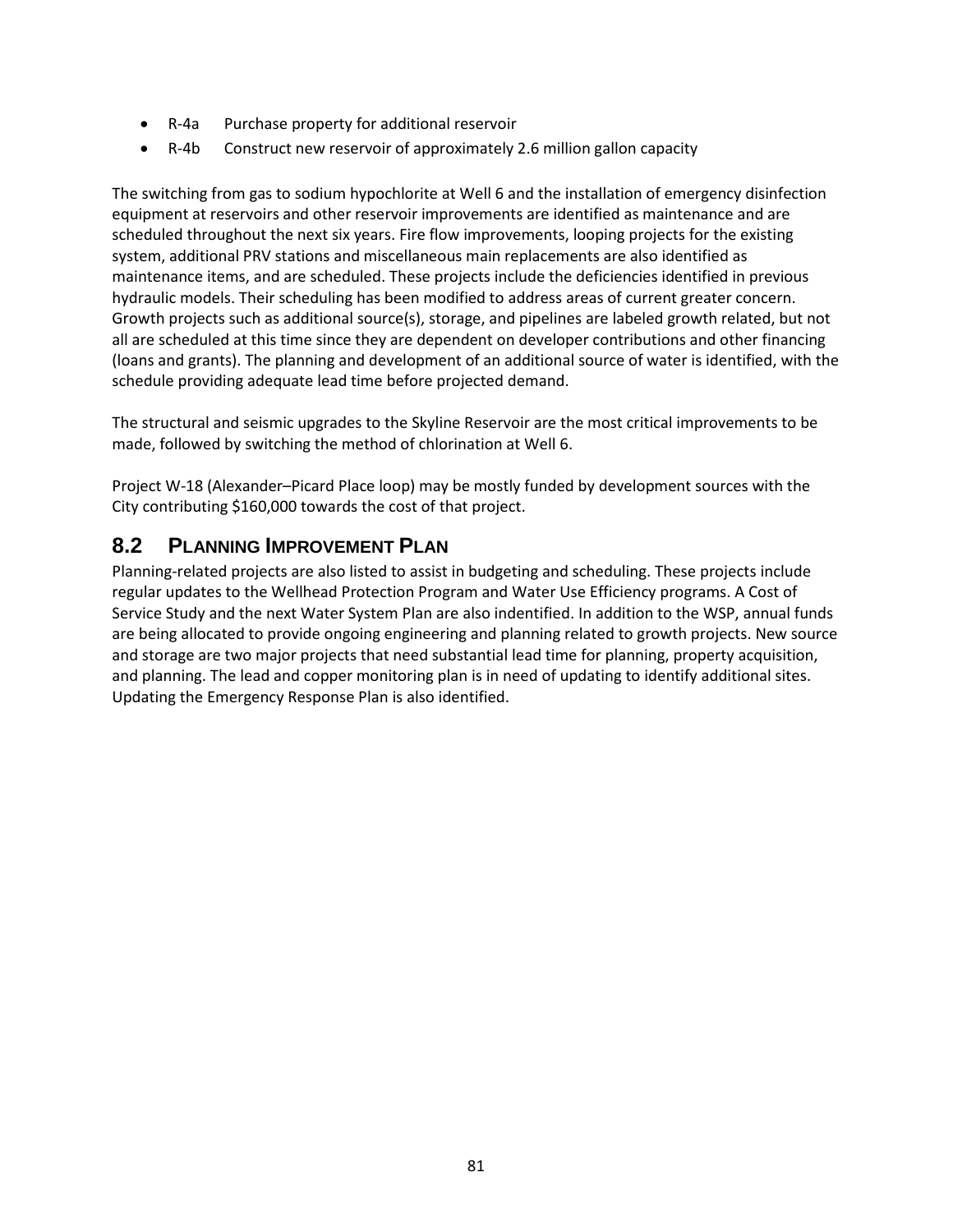# **Table 8-1 Capital Improvement Plan**

| Code                              | <b>Project Description</b>                                               | Item         | <b>Basis</b> | <b>Worth Cost</b> | 2016 Present   Anticipated Year<br>of Construction | 2017        | 2018      | 2019      | 2020      | 2021         | 2022                     | Total for 2017-2022 (Inflation<br>adjusted) |
|-----------------------------------|--------------------------------------------------------------------------|--------------|--------------|-------------------|----------------------------------------------------|-------------|-----------|-----------|-----------|--------------|--------------------------|---------------------------------------------|
| <b>Water Supply Projects</b>      |                                                                          |              |              |                   |                                                    |             |           |           |           |              |                          |                                             |
| <b>Source &amp; Treatment</b>     |                                                                          |              |              |                   |                                                    |             |           |           |           |              |                          |                                             |
| $S-1$                             | Hypochlorite conversion Well 6, moving hypochlorite generator to Well 12 | Lump Sum     | Maintenance  | \$5,000           | 2017                                               | \$5,200     |           |           |           |              |                          |                                             |
| $S-2$                             | Hypochlorite storage and emgergency feed, Grandview & Skyline            | Lump Sum     | Maintenance  | \$245,000         | 2021-2022                                          |             |           |           |           | \$225,200    | \$52,200                 | \$277,400                                   |
| $S-3a$                            | Property Acquisition for South Well                                      | Lump Sum     | Growth       | \$150,000         | 2020                                               |             |           |           | \$168,900 |              |                          | \$168,900                                   |
| $S-3b$                            | South Well - Saddle Mountain (construction; 1000 gpm; 900 feet deep)     | 900 feet bgs | Growth       | \$550,000         | 2021                                               |             |           |           |           | \$637,400    |                          | \$637,400                                   |
| $S-3c$                            | South Well Facilities (piping, pump, disinfection, controls, power)      | Lump Sum     | Growth       | \$605,000         | 2022                                               |             |           |           |           |              | \$722,400                | \$722,400                                   |
| $S-4a$                            | Property Acquisition for North Well                                      | Lump Sum     | Growth       | \$150,000         |                                                    |             |           |           |           |              |                          | \$0                                         |
| $S-4b$                            | North Well - Saddle Mountain (construction; 1000 gpm; 900 feet deep)     | 900 feet bgs | Growth       | \$550,000         |                                                    |             |           |           |           |              |                          | \$0                                         |
| $S-4c$                            | North Well Facilities(piping, pump, disinfection, controls, power)       | Lump Sum     | Growth       | \$605,000         |                                                    |             |           |           |           |              |                          | \$0                                         |
|                                   | <b>Water Supply Subtotal:</b>                                            |              |              | \$2,860,000       |                                                    | \$5,200     | \$0       | \$0       | \$168,900 | \$862,600 \$ | $\overline{\phantom{a}}$ | \$1,036,700                                 |
|                                   | <b>Water Distribution System Improvements</b>                            |              |              |                   |                                                    |             |           |           |           |              |                          |                                             |
| <b>Fire Flow</b>                  |                                                                          |              |              |                   |                                                    |             |           |           |           |              |                          |                                             |
| $D-1$                             | S. 9th St. - 8" waterline                                                | 350LF        | Maintenance  | \$35,000          | 2017                                               | \$36,100    |           |           |           |              |                          | \$36,100                                    |
| $D-2$                             | S. 1st St. to trailer park - 8" waterline loop                           | 550LF        | Maintenance  | \$55,000          | 2017                                               | \$57,700    |           |           |           |              |                          | \$57,700                                    |
| $D-3$                             | Edison Rd. to hydrant - 12" waterline                                    | 720 LF       | Maintenance  | \$72,000          | 2018                                               |             | \$76,400  |           |           |              |                          | \$76,400                                    |
| $D-4$                             | Vine Ave. - 8" waterline                                                 | 700LF        | Maintenance  | \$70,000          | 2019                                               |             |           | \$76,500  |           |              |                          | \$76,500                                    |
| $D-5$                             | Eastway Dr. -12" waterline; 12" waterline from Federal Way               | 840LF        | Maintenance  | \$84,000          | 2020                                               |             |           |           | \$94,600  |              |                          | \$94,600                                    |
| $D-6$                             | Yakima Valley Rd - 12" waterline loop                                    | 80LF         | Maintenance  | \$8,000           | 2021                                               |             |           |           |           | \$9,300      |                          | \$9,300                                     |
| $D-7$                             | North Ave. - 8" waterline loop                                           | 50LF         | Maintenance  | \$5,000           | 2021                                               |             |           |           |           | \$5,800      |                          | \$5,800                                     |
| $D-8$                             | S. 11th St. - 8" tap to hydrant                                          | 170LF        | Maintenance  | \$17,000          | 2021                                               |             |           |           |           | \$19,700     |                          | \$19,700                                    |
| $D-9$                             | Scoon r and Private Road - 12" waterline                                 | 1350LF       | Maintenance  | \$135,000         | 2021                                               |             |           |           |           | \$156,500    |                          | \$156,500                                   |
| $D-10$                            | S 5th St. to Blaine Ave Loop - 12" waterline from Federal Way            | 1800 LF      | Maintenance  | \$180,000         | 2022                                               |             |           |           |           |              | \$208,600                | \$208,600                                   |
| <b>System Looping</b>             |                                                                          |              |              |                   |                                                    |             |           |           |           |              |                          |                                             |
| $W-11$                            | Madison to Parkland neighborhood - 8" waterline loop                     | 390LF        | Maintenance  | \$39,000          | 2019                                               |             |           | \$42,600  |           |              |                          | \$42,600                                    |
| $W-12$                            | Replace all 4" waterlines with 12" waterlines                            | 13,500LF     | Maintenance  | \$1,350,000       | 2018-2035                                          |             | \$106,100 | \$109,300 | \$112,600 | \$115,900    | \$119,400                | \$563,300                                   |
| $W-13$                            | Sunnyside - Mabton Rd. to Quail Ln. - 12" waterline loop                 | 4,170LF      | Maintenance  | \$417,000         | 2020                                               |             |           |           | \$469,500 |              |                          | \$469,500                                   |
| $W-14$                            | South Sunnyside (east of Port WWTP) - 12" waterline loop                 | 3,600LF      | Growth       | \$360,000         |                                                    |             |           |           |           |              |                          | \$0                                         |
| $W-15$                            | West 12" waterline loop                                                  | 1,250LF      | Maintenance  | \$125,000         | 2021                                               |             |           |           |           | \$144,900    |                          | \$144,900                                   |
| W-16                              | Sheller Rd. to Airport - Morgan 12" waterline loop                       | 5,850LF      | Growth       | \$585,800         |                                                    |             |           |           |           |              |                          | \$0                                         |
| $W-17$                            | E. Edison Ave. to Yakima Valley Hwy. - 12" waterline loop                | 4,920LF      | Growth       | \$492,000         |                                                    |             |           |           |           |              |                          | \$0                                         |
| $W-18$                            | East Sunnyside - Ray Rd. - 12" waterline loop                            | 13,170LF     | Growth       | \$1,317,000       |                                                    |             |           |           |           |              |                          | \$0                                         |
| W-19                              | Alexander - Picard Place -16" waterline loop                             | 7,920LF      | Growth       | \$792,000         |                                                    |             |           |           |           |              |                          |                                             |
| $W-20$                            | Columbia Ave. - 8" waterline loop                                        | 530LF        | Maintenance  | \$530,000         | 2022                                               | \$530,000   |           |           |           |              | \$632,820                |                                             |
|                                   | Main Replacement & Pressure Improvement                                  |              |              |                   |                                                    |             |           |           |           |              |                          |                                             |
| $W-21$                            | Miscellaneous main / service line replacement                            | \$100K Annua | Maintenance  | \$500,000         | Annual                                             |             | \$106,100 | \$109,300 | \$112,600 | \$115,900    | \$119,400                | \$563,300                                   |
| W-22                              | New PRV Station                                                          | Lump Sum     | Maintenance  | \$75,000          | 2019                                               |             |           | \$82,000  |           |              |                          |                                             |
|                                   | <b>Water Distribution Subtotal:</b>                                      |              |              | \$7,168,800       |                                                    | \$623,800   | \$288,600 | \$337,700 | \$789,300 | \$568,000    | \$1,080,220              | \$3,687,620                                 |
| <b>Water Storage Improvements</b> |                                                                          |              |              |                   |                                                    |             |           |           |           |              |                          |                                             |
| $R-1$                             | Structural Upgrade for Skyline Reservoir                                 | Lump Sum     | Maintenance  | \$1,250,000       | 2017                                               | \$1,287,500 |           |           |           |              |                          | \$1,287,500                                 |
| $R-2$                             | Repaint Skyline Reservoir Interior/Exterior                              | Lump Sum     | Maintenance  | \$250,000         | 2018                                               |             | \$265,200 |           |           |              |                          | \$265,200                                   |
| $R-3$                             | Repair and recoat Gramview Reservoirs                                    | Lump Sum     | Maintenance  | \$100,000         | 2019                                               |             |           | \$109,300 |           |              |                          |                                             |
| $R-4a$                            | <b>Property Acquisition</b>                                              | Lump Sum     | Growth       | \$150,000         | 2025                                               |             |           |           |           |              |                          | \$0                                         |
| R-4b                              | Zone 1 Reservoir (2.6 MG)                                                | Lump Sum     | Growth       | \$3,000,000       | 2026                                               |             |           |           |           |              |                          | \$0                                         |
|                                   | <b>Water Storage Subtotal:</b>                                           |              |              | \$3,150,000       |                                                    | \$1,287,500 | \$265,200 | \$109,300 | \$0       | \$0          | \$0                      | \$1,662,000                                 |
|                                   | <b>Total Water System Capital Improvements</b>                           |              |              | \$13,178,800      |                                                    | \$1,916,500 | \$553,800 | \$447,000 | \$958,200 | \$1,430,600  | \$1,080,220              | \$6,386,320                                 |
|                                   |                                                                          |              |              |                   |                                                    |             |           |           |           |              |                          |                                             |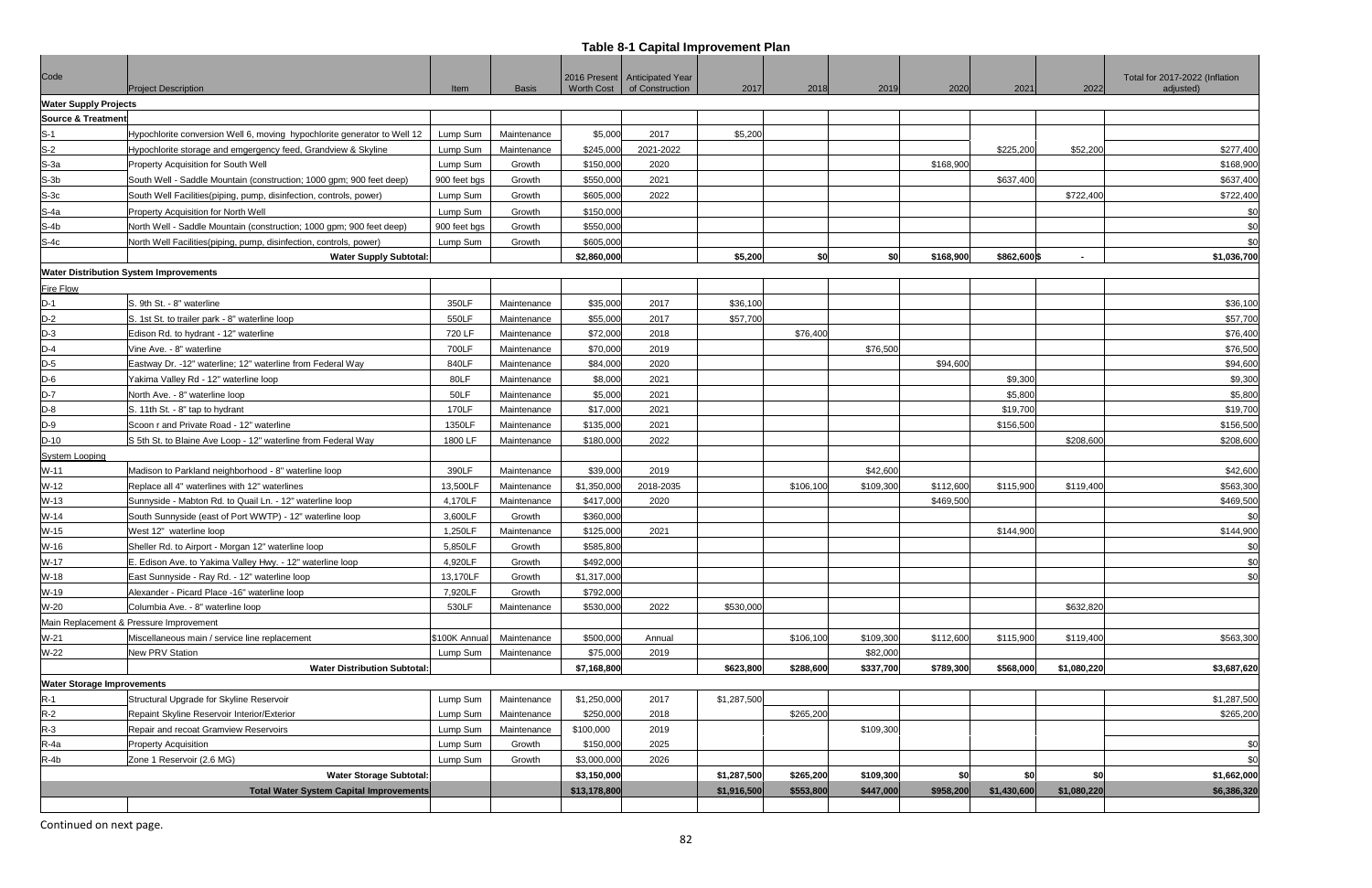| Code                                        | <b>Project Description</b>                                          | Item | <b>Basis</b> | <b>Worth Cost</b> | 2016 Present   Anticipated Year<br>of Construction | 2017        | 2018      | 2019      | 2020      | 2021        | 2022        | Total for 2017-2022 (Inflation<br>adjusted) |
|---------------------------------------------|---------------------------------------------------------------------|------|--------------|-------------------|----------------------------------------------------|-------------|-----------|-----------|-----------|-------------|-------------|---------------------------------------------|
|                                             | Planning Improvement Plan                                           |      |              |                   |                                                    |             |           |           |           |             |             |                                             |
| $P-1$                                       | Wellhead Protection Program Update                                  |      | Maintenance  | \$8,000           | 2017                                               | \$8,200     |           | \$8,700   |           | \$9,300     |             | \$26,200                                    |
| $P-2$                                       | Update Emergency Response Plan                                      |      | Maintenance  | \$7,500           | 2018                                               |             | \$7,500   |           |           |             |             | \$7,500                                     |
| $P-3$                                       | Water Use Efficiency Program Update                                 |      | Maintenance  | \$5,000           | 2019                                               |             |           | \$5,500   |           |             |             | \$5,500                                     |
| $P-4$                                       | Update Lead and Copper Monitroing Plan                              |      | Maintenance  | \$5,000           | 2019                                               | \$5,000     |           |           |           |             |             | \$5,000                                     |
| $P-5$                                       | Update Cross Connection Control Ordinance                           |      | Maintenance  | \$5,000           | 2018                                               |             | \$5,300   |           |           |             |             | \$5,300                                     |
| $P-6$                                       | Water Cost of Service, Rates, SDC Study                             |      | Maintenance  | \$80,000          | 2021                                               |             | \$84,900  |           |           |             |             | \$84,900                                    |
| $P-7$                                       | Update Water System Master Plan and Miscellaneous On-going Planning |      | Maintenance  | \$200,000         | 2026                                               | \$20,600    | \$21,200  | \$21,900  | \$22,500  | \$123,200   | \$23,900    | \$233,300                                   |
| $P-8$                                       | New Source Well Study                                               |      | Growth       | \$50,000          | 2018                                               |             |           | \$54,600  |           |             |             | \$54,600                                    |
| $P-9$                                       | <b>Additional Storage Study</b>                                     |      | Growth       | \$30,000          | 2024                                               |             |           |           |           |             | \$46,371    | \$46,371                                    |
| <b>Total Water System Planning Projects</b> |                                                                     |      |              | \$390,500         |                                                    | \$33,800    | \$118,900 | \$90,700  | \$22,500  | \$132,500   | \$70,271    | \$468,671                                   |
| <b>Project Totals</b>                       |                                                                     |      |              | \$13,569,300      |                                                    | \$1,950,300 | \$672,700 | \$537,700 | \$980,700 | \$1,563,100 | \$1,150,491 | \$6,854,991                                 |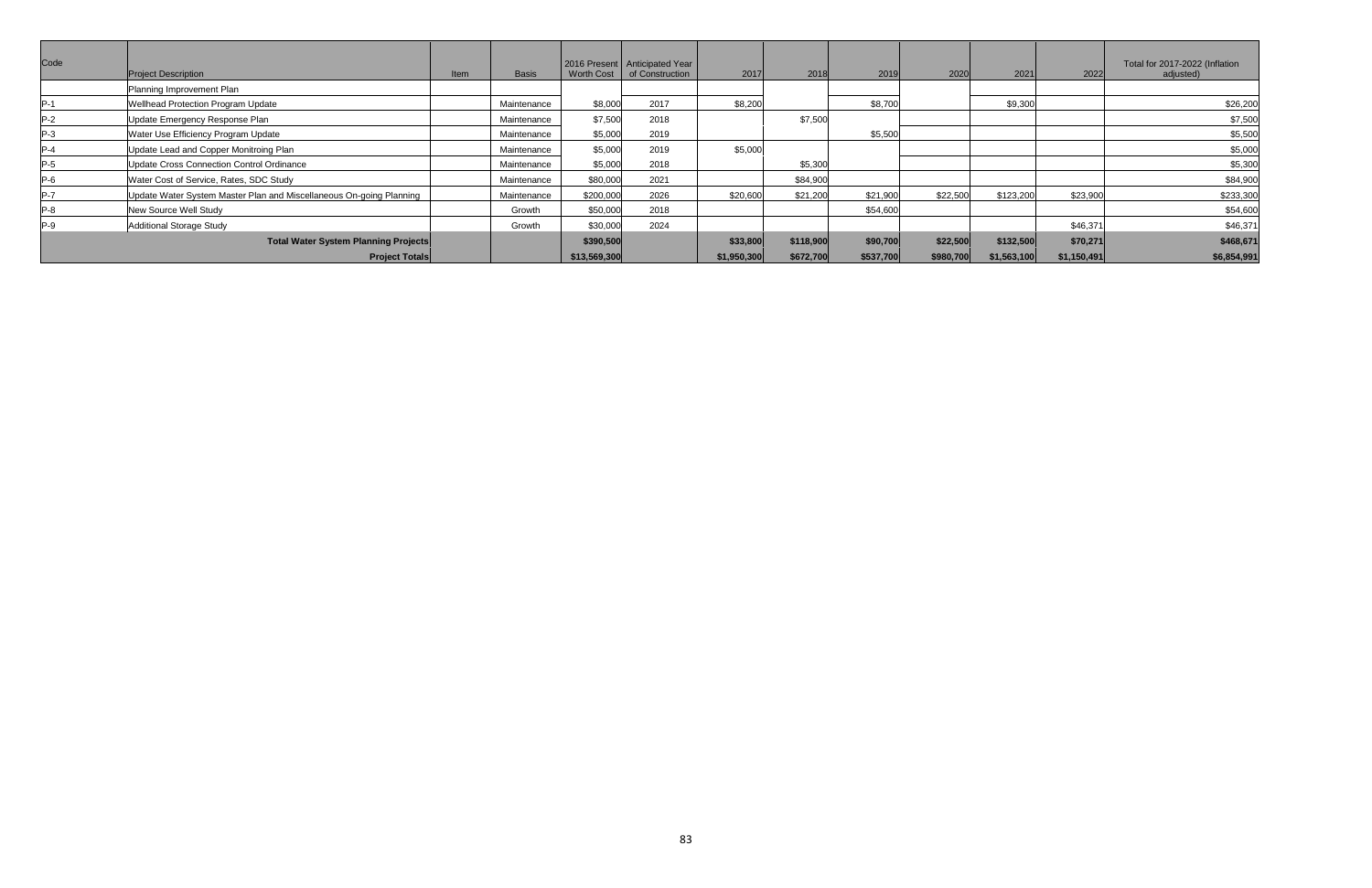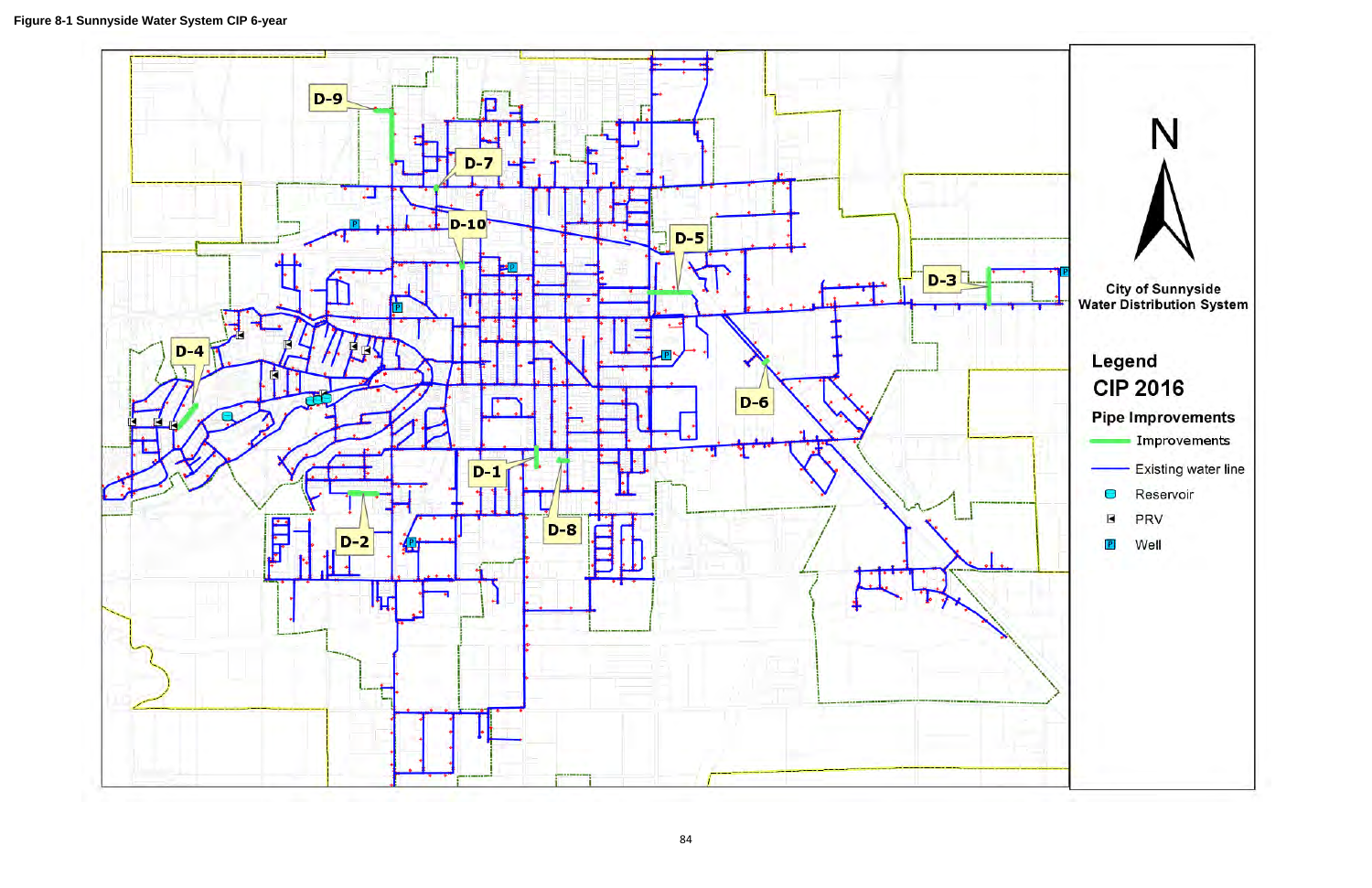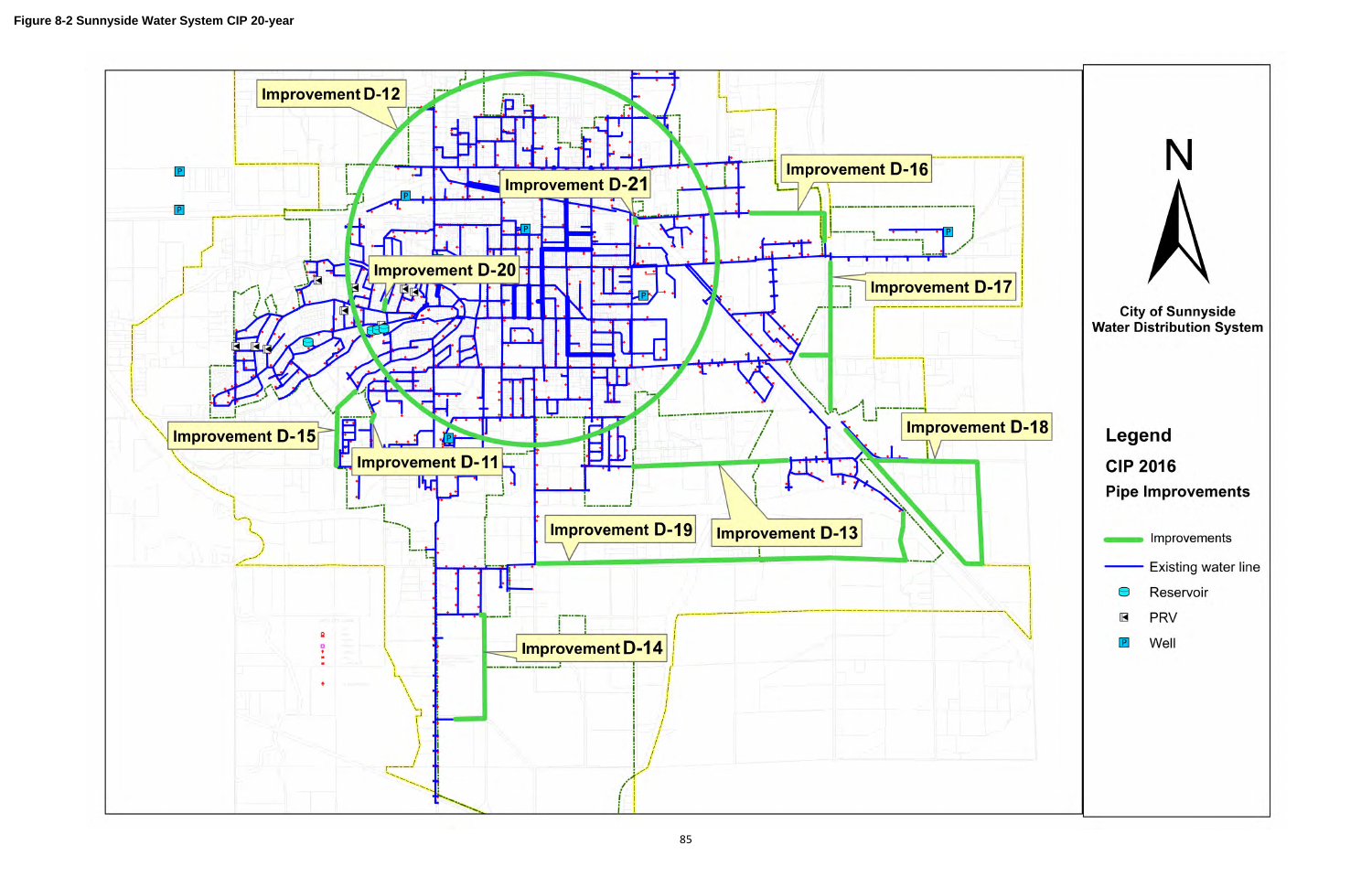### **Planning Improvement Plan**

- P-1 Review and update as necessary the potential contaminate inventory every two years
- P-2 Review and update as necessary the Emergency Response Plan
- P-3 Review and modify the Water Use Efficiency Program Goals and Measures
- P-4 Update Lead and Copper Monitoring program to include additional potential monitoring sites
- P-5 Update Cross Connection Control Ordinance
- P-6 Water Cost of Service Study to evaluate modifying consumption rates, and ensure adequate funding for operations and CIP program
- P-7 Update Water System Plan and enable miscellaneous on-going planning. Although the 6 year planning period will not expire until 2023, WSP funding appears in 2021 to allow project to start in late 2021, after a new source is developed. Adequate time will therefore be allowed to assemble 2021 data, and request an extension of water right permit (if required), and to have the WSP submitted by the fall summer/early fall of 2022.
- P-B New Source Study to determine location and anticipated depth of additional source(s)
- P-9 Additional Storage Study to determine best location and type for additional storage (high elevation ground level tank, standpipe, composite elevated storage, or ground level with booster pumps & emergency power)

# **8.3 OPERATIONS AND MAINTENANCE IMPROVEMENT PROGRAM**

As previously noted in Chapter 6.11, the following are the operations and maintenance areas that need continuing attention:

- 1. Modifying the structure of the existing crew by assigning senior members of the crew primary responsibility for the day-to-day operations of the system, while the remaining maintenance staff can work various projects as needed. By having staff assume some of the routine operation related responsibilities of the Division Supervisor, he would be available for increased project planning efforts.
- 2. Increased attention to maintaining the system map to ensure that is current and accurately represents existing facilities.
- 3. Ongoing efforts to maintain and enhance the Division's Operations and Maintenance Manual
- 4. Continue analysis of system vulnerability and modifications to the Operations and Maintenance Manual and Emergency Response Plan
- 5. Ensure the various program specific plans are updated as scheduled including:
	- a. Wellhead Protection
	- b. Emergency Response Plan
	- c. Water Use Efficiency
	- d. Lead and Copper Monitoring Plan
	- e. Cross Connection Control Ordinance

# **8.4 ADDITIONAL RECOMMENDATIONS**

In addition to the Capital Improvement Plan and the Operations and Maintenance improvements discussed above, the following recommendations are made to assist in the addressing future system needs: